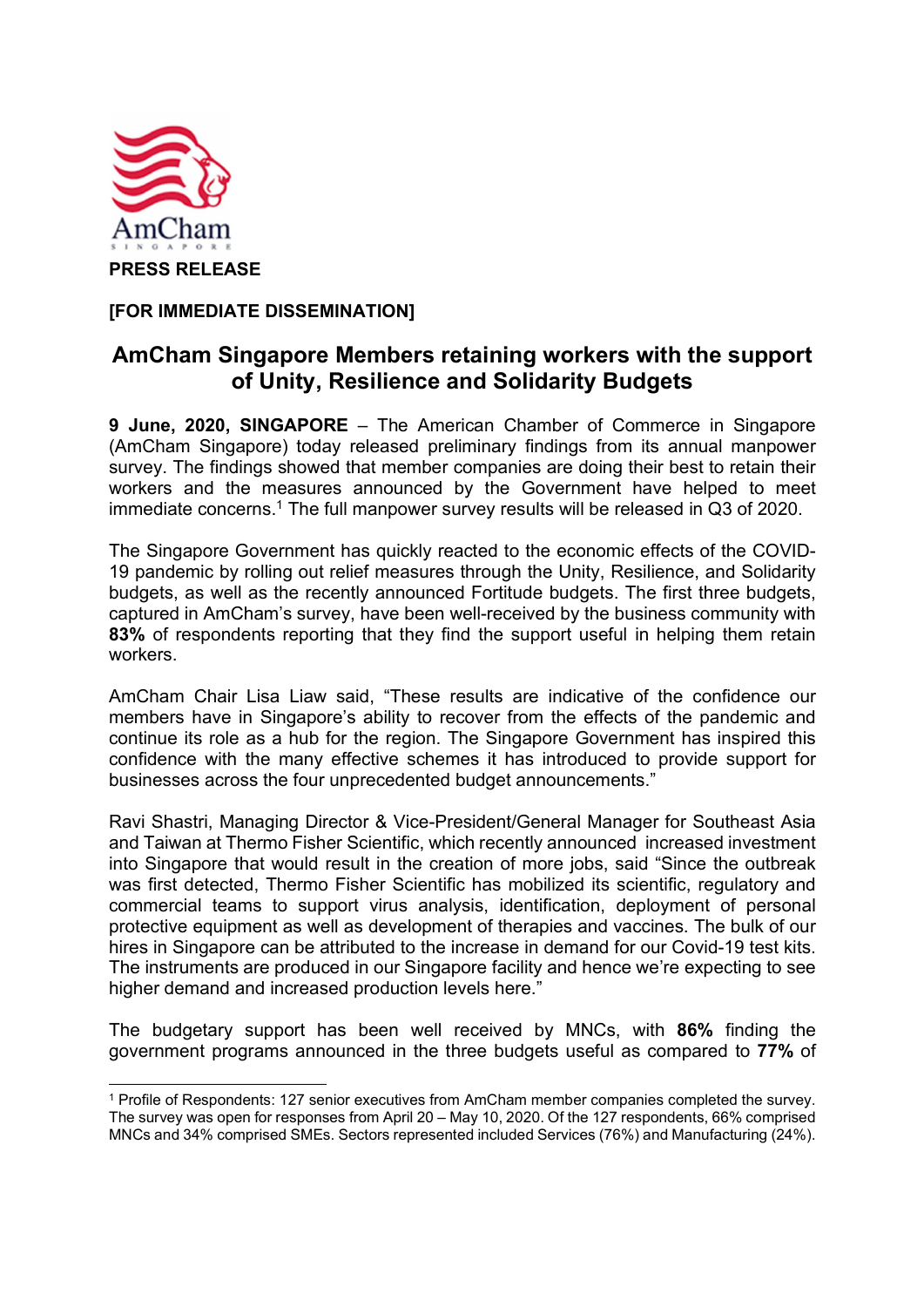SMEs. Across industries, 97% manufacturing firms that responded found the programs useful in supporting business compared with 78% of respondents in services.



In addition to satisfaction with the government programs, AmCham members are also demonstrating steadfast support for their employees during this time. Despite the slowdown, 83% of respondents responded that they will either retain workers or expand and hire more workers during this time.<sup>2</sup>



 $^2$  This survey question was optional; thus, the total responses represent 110 survey participants.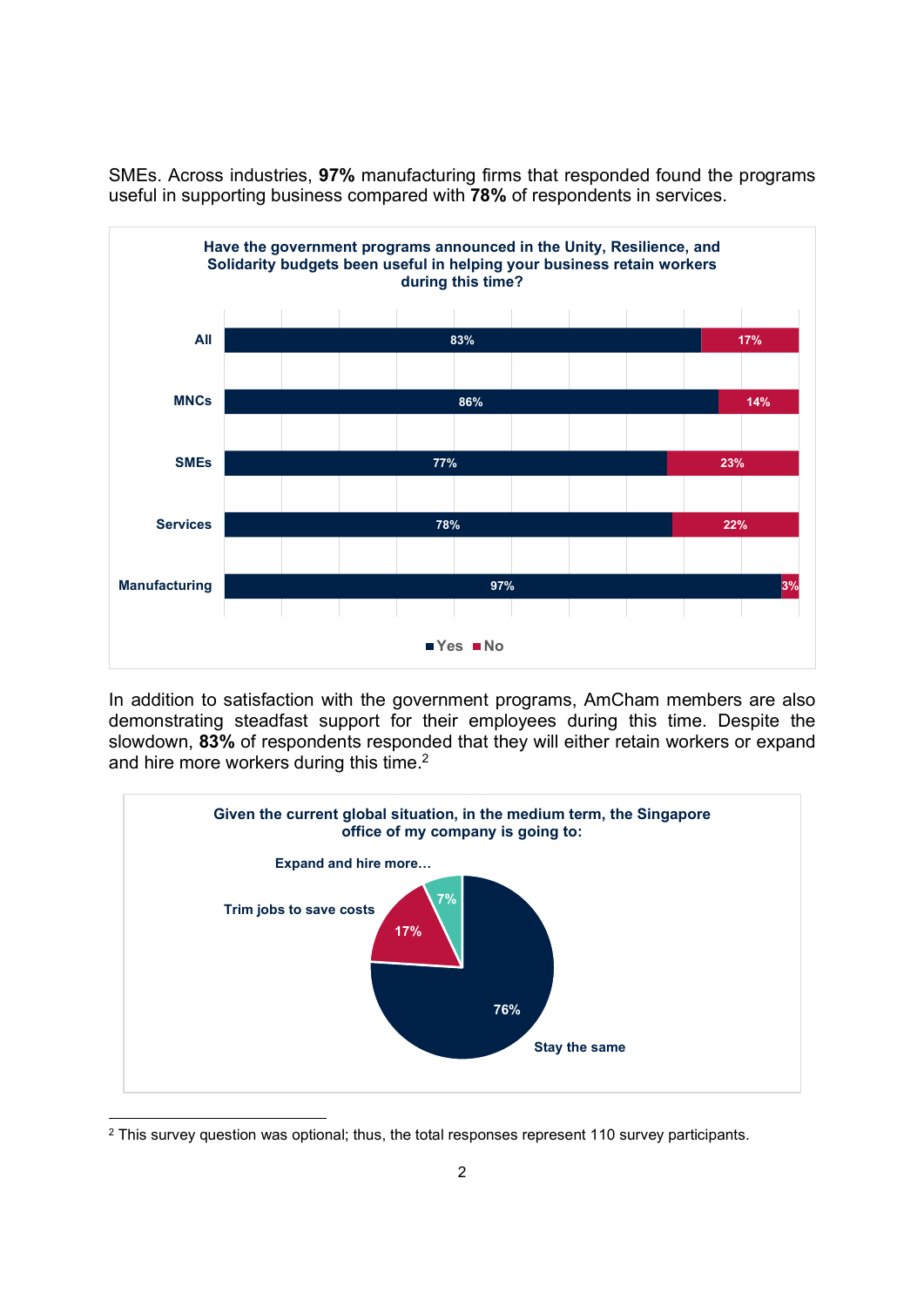According to the findings, nearly 1 in 10 AmCham members in services are looking to expand during this time while approximately 1 in 20 in manufacturing are looking to do the same. Most respondents are seeking to support their workforce and retain their staff during this time, 73% of companies in manufacturing and 76% in services, indicating that AmCham members believe Singapore still holds a strong value proposition for their businesses, despite the global downturn.



With such a resounding vote of confidence from the business community and strong support from the government, AmCham is confident that member companies will continue to be committed to their presence in Singapore.

##

## About AmCham Singapore

Established in 1973, the American Chamber of Commerce in Singapore (AmCham Singapore) is the largest and the most active international business association in Singapore and Southeast Asia, with over 4,700 members representing nearly 600 companies. Our Chamber is comprised of 13 industry-specific committees and conducts nearly 200 events per year.

AmCham is a forward-thinking, business-progressive association. Our mission is to create value for our members by providing advocacy, business insights, and connections. Our membership includes American companies and Singaporean and third-country companies with significant U.S. business interests. AmCham is an independent, non